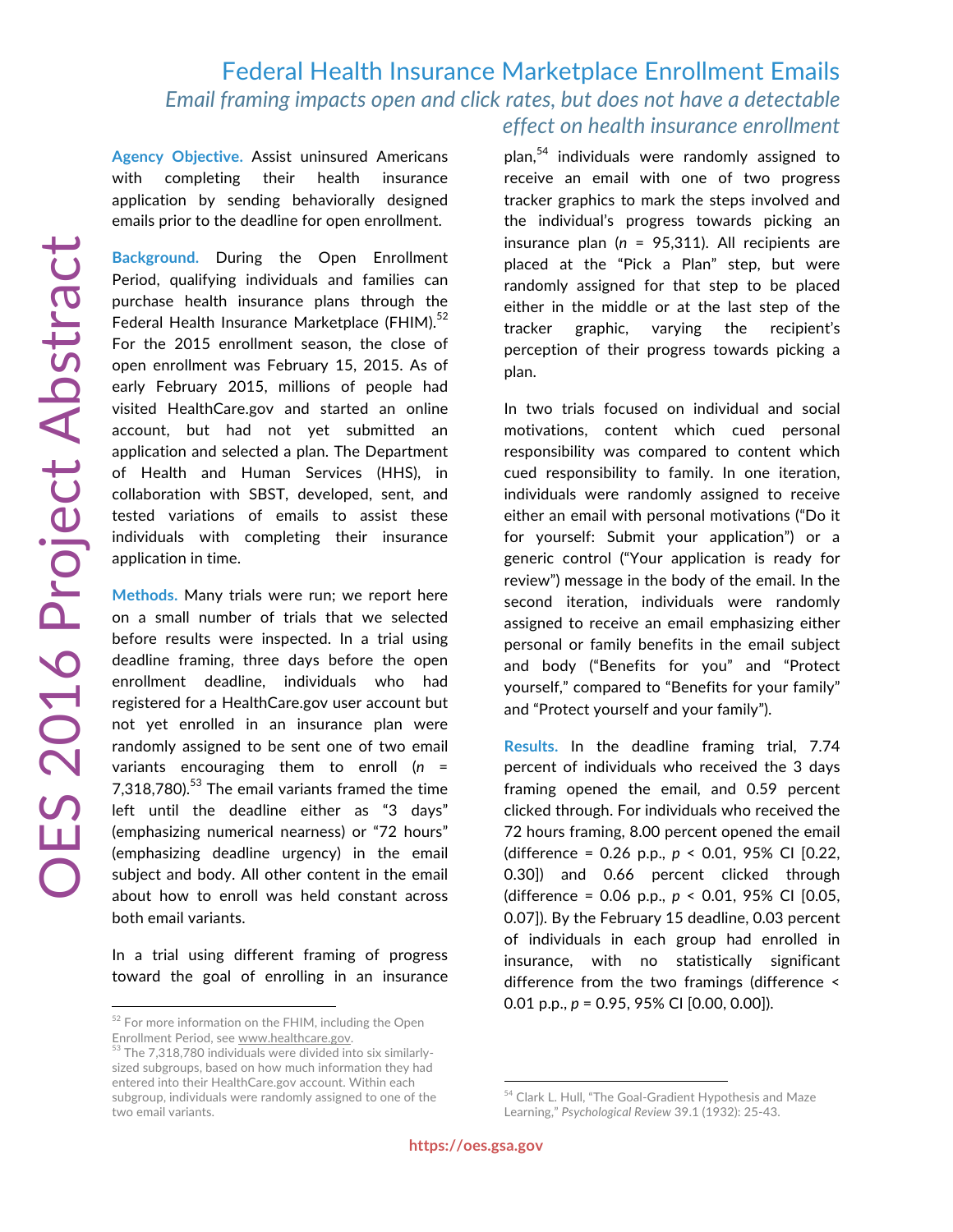## Federal Health Insurance Marketplace Enrollment Emails *Email framing impacts open and click rates, but does not have a detectable effect on health insurance enrollment*

In the goal progress trial, there were no significant effects on open or click rates of varying individuals' perception of progress towards picking a plan. Consistent with the findings on deadline framing, we do not observe meaningful differences in enrollment: enrollment was 0.16 percent in the "middle step" group, compared to 0.14 percent in the "last step" group (difference < 0.01 p.p., *p*=0.51, 95% CI [- 0.03, 0.07]).

In the first personal motivations trial, individuals who received the personal motivation email had lower open and click rates than individuals who received the generic control email. Open rates were 13.84 and 14.67 percent, respectively (difference = 0.83 p.p., *p* < 0.01, 95% CI [0.72, 0.94]). Click-through rates were 1.61 and 2.14 percent, respectively (difference = 0.53 p.p., *p* < 0.01, 95% CI [0.48, 0.57,]). Differences in enrollment rates could not be precisely estimated, with 0.03 percent enrollment in each group (difference < 0.01 p.p., *p* = 0.17, 95% CI [0.00, 0.01]).

|                                                  |  |  |  | In the second personal motivations trial, |  |  |  |  |
|--------------------------------------------------|--|--|--|-------------------------------------------|--|--|--|--|
| individuals who received the personal motivation |  |  |  |                                           |  |  |  |  |

email had higher open rates than individuals who received the family motivation email: 12.36 percent compared to 11.73 percent (difference = 0.63 p.p., *p* < 0.01, 95% CI [0.50, 0.77]). There was no detectable effect on click rates between the groups (difference =  $0.01$  p.p.,  $p = 0.70$ ,  $95\%$ CI [-0.02, 0.04]). Enrollment rates were 0.014 percent and 0.008 percent in the personal and family motivation groups, respectively (difference = 0.006 p.p., *p* < 0.01, 95% CI [0.00, 0.01]), a statistically significant difference though small in magnitude.

**Conclusions.** Variations in framing an email about health insurance enrollment—hours until deadline rather than days; generic email rather than personal motivation; personal motivation rather than family motivation—can make individuals more likely to open their email and click through. However, even precisely estimated differences in open and click rates do not translate into large differences in health insurance enrollment rates, which may reflect some of the limitations of email campaigns. That is, email may have a limited impact on behaviors like enrollment.

| Test / Group                | Open (p.p.)     | Click (p.p.)    | Enroll (p.p.)   | N         |  |  |  |  |
|-----------------------------|-----------------|-----------------|-----------------|-----------|--|--|--|--|
| Deadline Framing            |                 |                 |                 |           |  |  |  |  |
| 3 days                      | 7.74            | 0.59            | 0.03            | 3,659,230 |  |  |  |  |
| 72 hours                    | 8.00            | 0.66            | 0.03            | 3,659,550 |  |  |  |  |
| <b>Difference</b>           | $-0.26***$      | $-0.06***$      | 0.00            |           |  |  |  |  |
| p-value                     | p=0.0000        | p=0.0000        | p=0.9501        |           |  |  |  |  |
| 95% CI                      | $[-0.30,-0.22]$ | $[-0.07,-0.05]$ | $[-0.00,-0.00]$ |           |  |  |  |  |
| <b>Goal Progress</b>        |                 |                 |                 |           |  |  |  |  |
| Middle step                 | 15.42           | 1.75            | 0.16            | 47,711    |  |  |  |  |
| Last step                   | 15.79           | 1.68            | 0.14            | 47,600    |  |  |  |  |
| <b>Difference</b>           | $-0.38$         | 0.01            | 0.00            |           |  |  |  |  |
| p-value                     | p=0.1095        | p=0.4235        | p=0.5106        |           |  |  |  |  |
| 95% CI                      | $[-0.84, 0.08]$ | $-0.10, 0.23$   | $[-0.03, 0.07]$ |           |  |  |  |  |
| <b>Personal Motivations</b> |                 |                 |                 |           |  |  |  |  |
| Personal motivation         | 13.84           | 1.61            | 0.03            | 743,522   |  |  |  |  |
| Generic control             | 14.67           | 2.14            | 0.03            | 743,609   |  |  |  |  |
| <b>Difference</b>           | $-0.83***$      | $-0.53***$      | 0.00            |           |  |  |  |  |
| p-value                     | p=0.0000        | p=0.0000        | p=0.1706        |           |  |  |  |  |
| 95% CI                      | $[-0.94,-0.72]$ | $[-0.57,-0.48]$ | $[-0.01, 0.00]$ |           |  |  |  |  |
| Personal motivation         | 12.36           | 0.60            | 0.01            | 472.257   |  |  |  |  |
| Family motivation           | 11.73           | 0.59            | 0.00            | 471.910   |  |  |  |  |
| <b>Difference</b>           | $0.63***$       | 0.01            | $0.01***$       |           |  |  |  |  |
| p-value                     | p=0.0000        | p=0.6987        | p=0.0051        |           |  |  |  |  |
| 95% CI                      | [0.50, 0.77]    | $[-0.02, 0.04]$ | [0.00, 0.01]    |           |  |  |  |  |